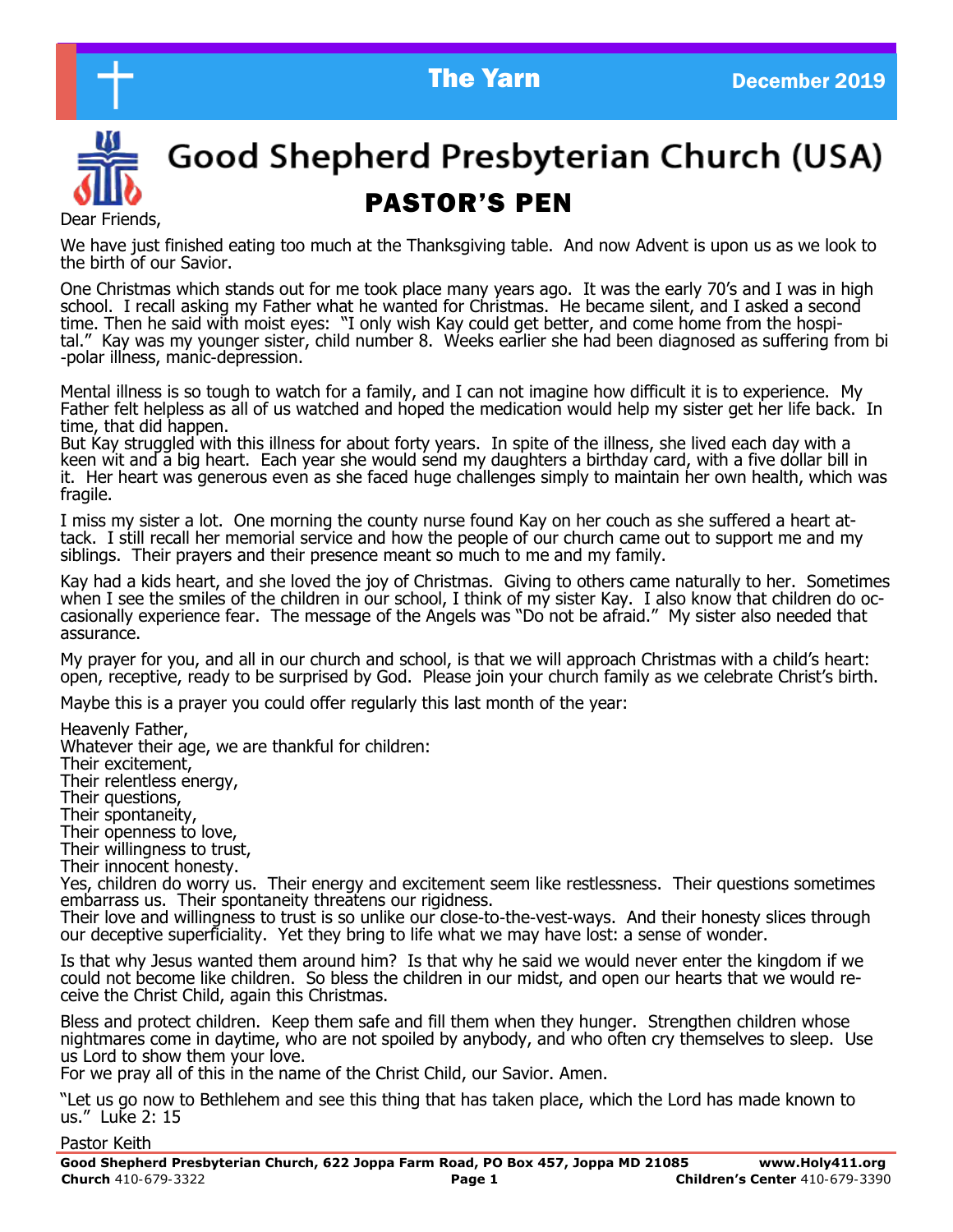

### SPOTTED AROUND JOPPATOWNE!

This season, I was able to join a few ladies and gents of Good Shepherd in handing out Giving Boxes. During



my time serving the food pantry mission, I have been blessed to meet many wonderful people. Visitors always boast warm smiles when they stop by, "To see me." as they say. We talk about family, friends, health, ups, and downs. But mostly conversations consist of top-secret tips on how to take basics and make restaurant-quality meals! It's refreshing and inspirational to see these folks persevere with a happy heart through their troubled times. I was charmed to see so many elated reactions to the feast we offered for the holiday. There were tears, laughter, and I even got a few hugs! This was an unforgettable experience that I cannot wait to do again next year! - Trista C.

## REQUESTS FOR OUR PRAYER WARRIORS

Frank Martin, Cindy PreVatte & Merideth, Jeri Tich, Rylan & Landon, their family & medical team, Carla's friend Robin Burdette, Susie Weiss' grandson Captain Jack, their family & medical team,



Cindy's friend Sonia, Melissa & her family, Millie Fike's friends, Kitty & Wally Lepson, Cindy's Friend Jenn, her late husband & their family, Trista & Rikku, Joan's friend Kathy Mahoney & her family, Chris' late mother in law Erma Fischer & their family, Jenna Shunk, and Ethan's mother Ginny.

If you or someone you know has a need that you would like to submit a prayer request for, please reach out to our prayer team at: **gsprayers@juno.com**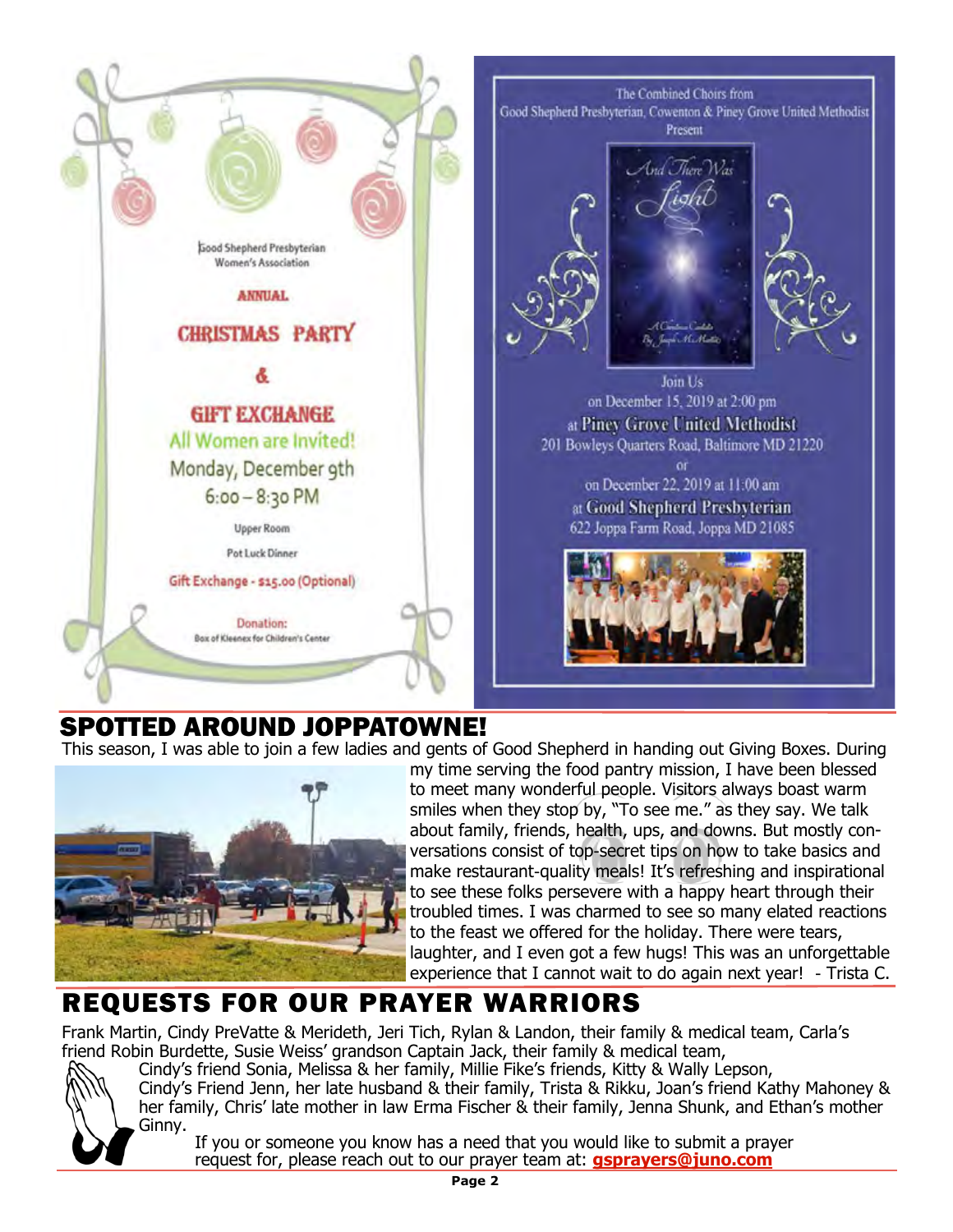### DEACON'S CORNER **Thanksgiving - Thanks for giving!**

You did it again, your generosity helped provide a full Thanksgiving meal for 22 families. In addition, we delivered 30 beautiful Christmas gifts to the children involved with Extreme Family Ministries. We can't say thank you enough. People of Good Shepherd, you truly are Shepherds to those who are in need. God Bless you for all you do, all of the time.





On **Wednesday, December 4 at 10:00**, Men are needed to help with the important task of assembling the sanctuary Christmas Tree. Other Christmas preparation tasks will also be done that day.

 $~\sim$   $~\sim$   $~\sim$   $~\sim$   $~\sim$   $~\sim$   $~\sim$   $~\sim$   $~\sim$   $~\sim$   $~\sim$   $~\sim$   $~\sim$   $~\sim$   $~\sim$   $~\sim$   $~\sim$   $~\sim$   $~\sim$   $~\sim$   $~\sim$   $~\sim$   $~\sim$   $~\sim$   $~\sim$   $~\sim$   $~\sim$   $~\sim$   $~\sim$   $~\sim$   $~\sim$   $~\sim$   $~\sim$   $~\sim$   $~\sim$   $~\sim$   $~\sim$ 

Please join us as we begin to prepare for our Christmas Celebrations.

~~~~~~~~~~~~~~~~~~~~~~~~~~~~~~~~~~

We will be collecting gloves and hats throughout December until mid January. These items will be distributed to schools in Edgewood, Aberdeen and others in Harford County. Please place in the white hamper at the back of the church.



# WOMEN'S ASSOCIATION



**Decorating the Christmas Tree and Sanctuary -Thursday, December 5. 10:00**, also making the luminaires and burlap handouts for the Longest Night Service.

### **Women's Christmas Party:**

**Sunday, December 8**, following Coffee Hour, setting up tables for the Women's Christmas Party.

**Monday, December 9, 6:00-8:30 Women's Annual Christmas Party (Monday at 4:30** Decorating for the party) See flyer for details

~~~~~~~~~~~~~~~~~~~~~~~~~~~~~~~~~~~~~~~~~~~~~~~~~~~~

#### **GSPC WOMEN'S CIRCLE BIBLE STUDY**

Thursday, December 12, 2019 <<<<<<10:00 am – 12:00 pm >>>>>> Upper Room

LOVED CARVED IN STONE A Fresh Look at the Ten Commandments

**LESSON FOUR:** Words of Love: Honor the Life Givers

**SCRIPTURE:** Exodus 20:12 and Luke 9:57-62

**LESSON PURPOSE:** To explore the gift of life and our responsibility to those who bring us to life.

**LIFE WOUND:** Rootlessness, unforgiveness and a distain for life itself.

PAUSE & REFLECT**: What is one example of wisdom you learned from parents**, grandparents, or other elders that has impacted your life? What one thing above others would you hope that children in your life learned from you? Please bring a photo of your parents

We will be going to Butler's for lunch.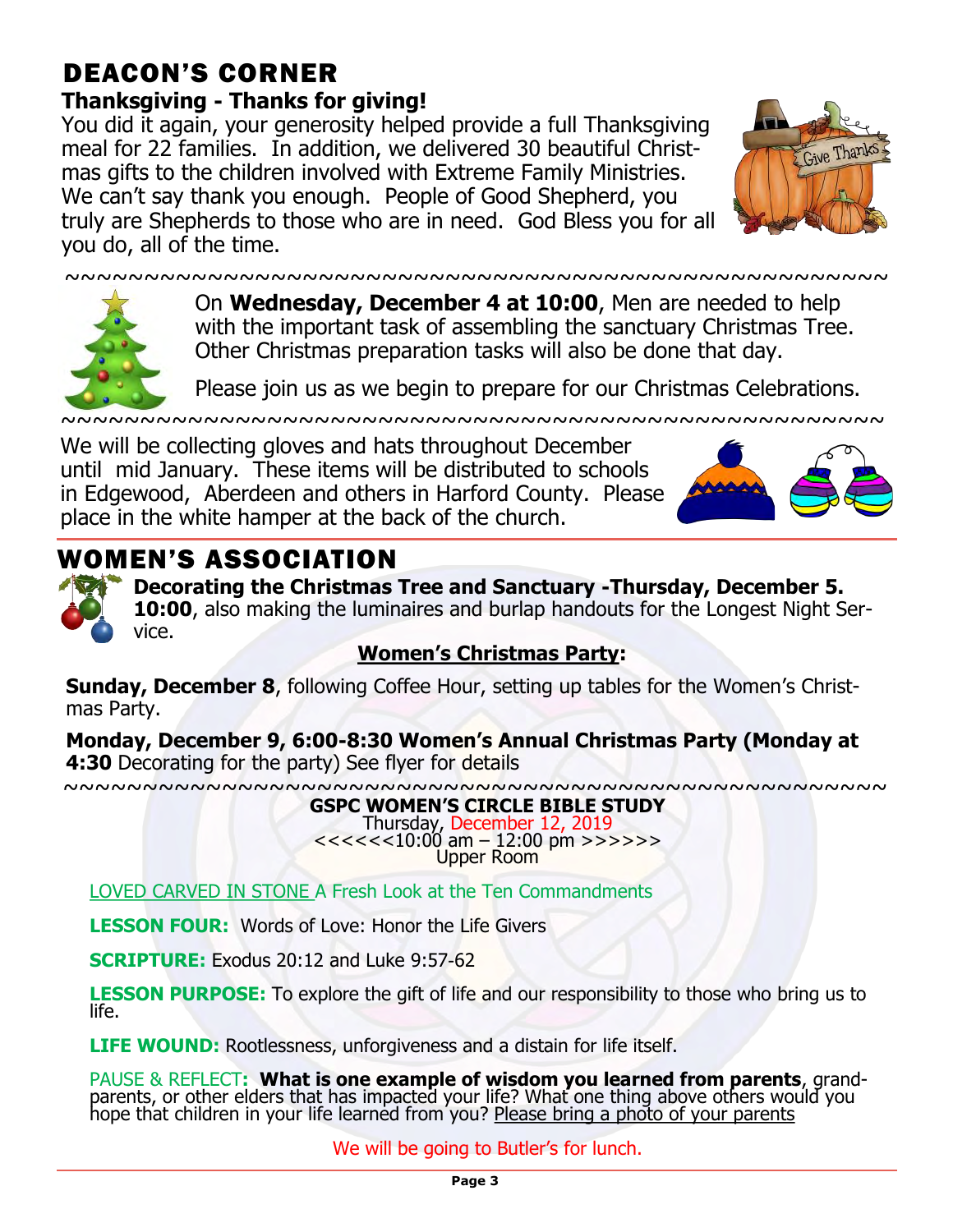



I just wanted to thank everyone for helping me make the Yarn so successful, and guiding me. The kind words about my choice of formatting it to be lively fuels me to make each edition special. Thank you so much for your support! Keep the 3rd Wednesday of the month in mind as the deadline to send all Yarn articles to me at: **office@holy411.org**. This will be a goal for all who submit content while helping to keep delivery on track for the first of the month. The Yarn is such a fun and creative way for us to unite<br>and showcase all of our successes each month! Trista Canary and showcase all of our successes each month!



### DECEMBER TO JANUARY SCHEDULES

|         | <b>Ushers:</b>                     | <b>Tellers:</b>   | Lay Readers:       | <b>Children's Time:</b> |
|---------|------------------------------------|-------------------|--------------------|-------------------------|
| Dec. 1  | Petnic, Workman                    | Bohns, Kent       | Delores Barr       | Chris Bohns             |
| Dec. 8  | Tich, McKemy, Morgan               | Pfoutz, Wagener   | Cindy PreVatte     | Cindy PreVatte          |
| Dec. 15 | Douglas, Webster,<br>Shuttlesworth | Starke, Webster   | Kathy Young        | Delores Barr            |
| Dec. 22 | Maas, Wronowski                    | PreVatte, Workman | SungHee B.         | Edie burns              |
| Dec. 29 | Young, Goldberg,                   | Maas, Baranowski  | <b>Vickie Maas</b> | Keith Roberts           |
|         | <b>Bohns</b>                       |                   |                    |                         |
| Jan. 5  | Petnic, Workman                    | Bohns, Kent       | Clay Maas          | Gail Wronowski          |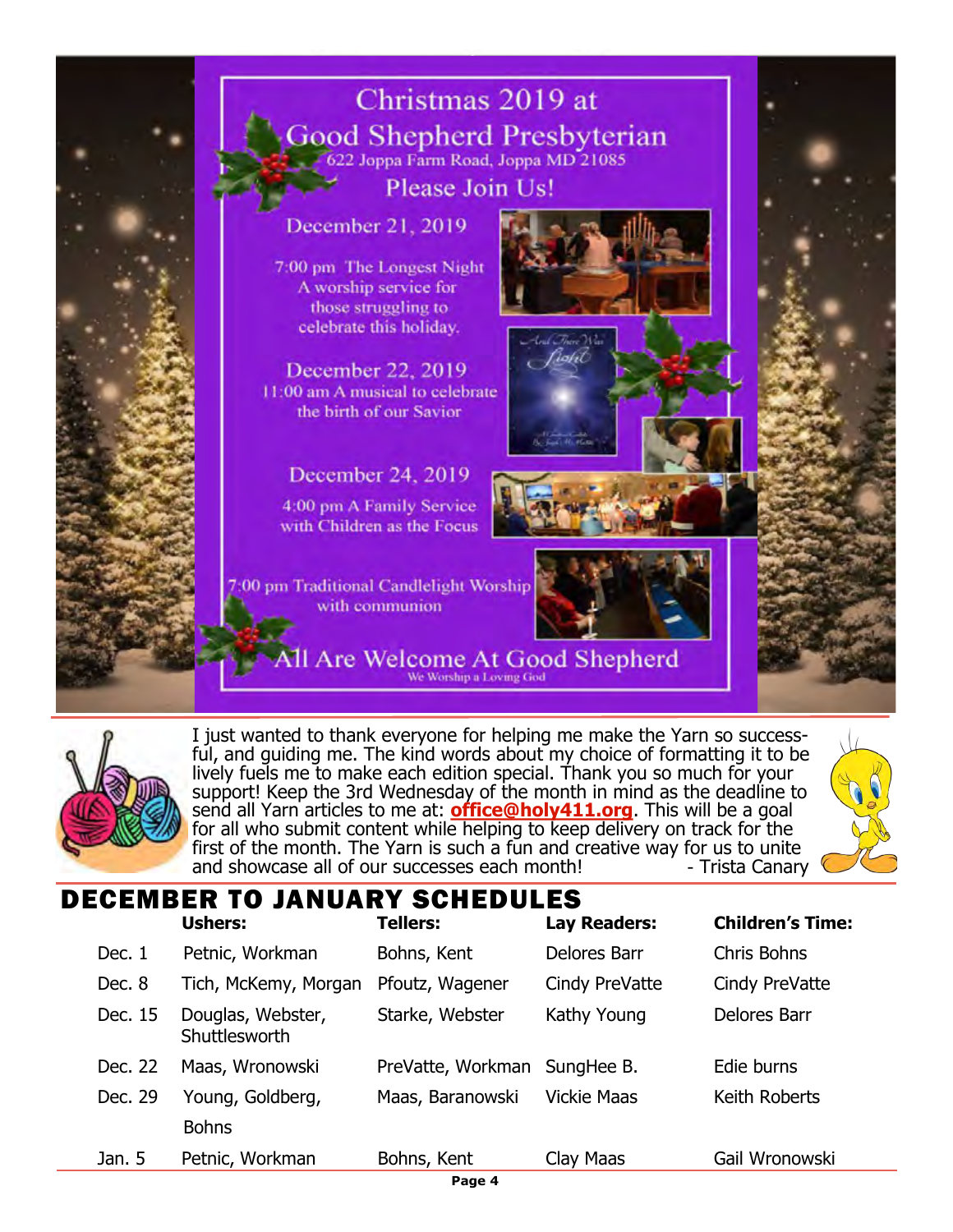|   | Sunday, 1            | <b>Adult Sunday School 9:30</b>                                                          |
|---|----------------------|------------------------------------------------------------------------------------------|
|   |                      | Worship - Advent of Hope 11:00                                                           |
|   |                      | Coffee 12:00                                                                             |
| Ξ |                      | 1st Sunday Food Pantry                                                                   |
|   | Monday, 2            | Little Caesar's orders must be in                                                        |
|   | <b>Wednesday, 4</b>  | Children's Center-Open House 9:00-12:00                                                  |
|   |                      | Setting up the Christmas Tree 10:00                                                      |
|   |                      | Deacon's Meeting 6:15                                                                    |
|   |                      | <b>Choir 7:30</b>                                                                        |
|   | Thursday, 5          | Decorating the Christmas Tree & Crafting                                                 |
|   |                      | handouts for the Longest Night 10:00                                                     |
| E | Sunday, 8            | <b>Adult Sunday School 9:30</b>                                                          |
|   |                      | Worship - Advent of Peace 11:00                                                          |
|   |                      | Coffee 12:00                                                                             |
|   | Monday, 9            | Set up tables for Women's Christmas Party<br>Decorating for Women's Christmas Party 4:30 |
|   |                      | Women's Christmas Party! 6:00-8:30                                                       |
|   | <b>Wednesday, 11</b> | <b>Children's Committee Meeting 3:00</b>                                                 |
|   |                      | Shepherd's Kid's 5:30                                                                    |
|   |                      | <b>Choir 7:30</b>                                                                        |
|   | Thursday, 12         | Women's Circle Bible Study 10:00-12:00                                                   |
|   |                      | <b>Building Committee Meeting 1:00</b>                                                   |
| E |                      | Session Meeting 7:00                                                                     |
|   | Sunday, 15           | <b>Adult Sunday School 9:30</b>                                                          |
|   |                      | Worship - Advent of Joy 11:00                                                            |
|   |                      | Coffee 12:00                                                                             |
|   |                      | Christmas Cantata @ Piney Grove United                                                   |
|   |                      | Methodist Church 2:00                                                                    |
|   | Monday, 16           | Pick up Little Caesar's Orders                                                           |
|   | <b>Wednesday, 18</b> | <b>January YARN Deadline:)</b>                                                           |
|   |                      | Shepherd's Kid's 5:30                                                                    |
|   |                      | <b>Choir 7:30</b>                                                                        |
|   | Saturday, 21         | Service of the Longest Night 7:00                                                        |
|   | Sunday, 22           | <b>Adult Sunday School 9:30</b>                                                          |
|   |                      | Worship - Advent of Love & Bring a Friend                                                |
|   |                      | Sunday 11:00<br>Good Shepherd Christmas Cantata 11:00                                    |
|   | Monday, 23           | Children's Center Open 6:00-6:00                                                         |
|   | Tuesday, 24          | <b>Office &amp; Children's Center are Closed</b>                                         |
|   |                      | Children's Service 4:00                                                                  |
|   |                      | Traditional Candlelight Service 7:00                                                     |
|   | Wednesday, 25        | <b>Office &amp; Children's Center are Closed</b>                                         |
|   | Thursday, 26         | Children's Center Open 8:00-6:00                                                         |
|   | Friday, 27           | Children's Center Open 6:00-6:00                                                         |
|   | Tuesday, 31          | Children's Center Open 6:00-4:00                                                         |
|   |                      |                                                                                          |
|   |                      |                                                                                          |